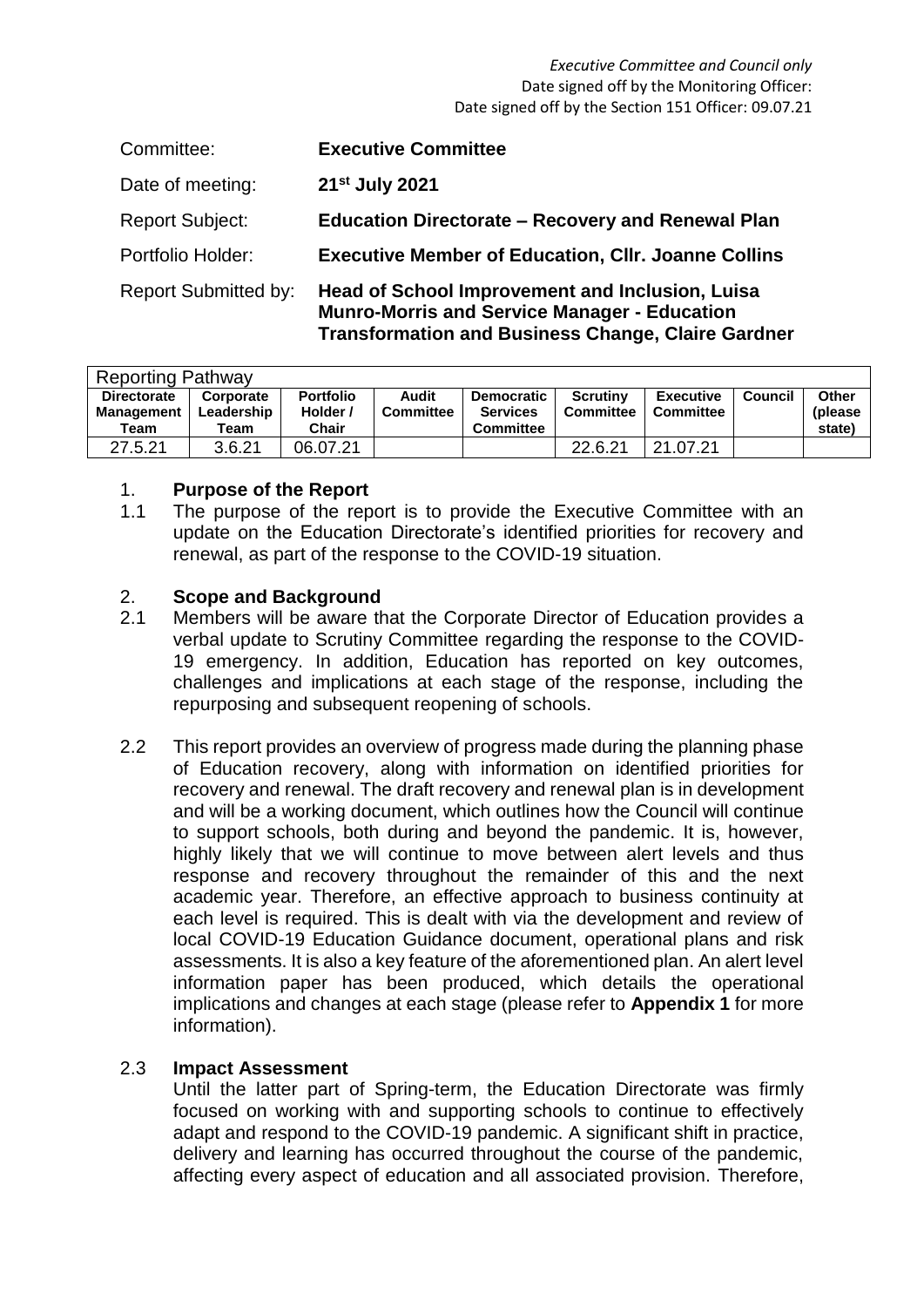in order to inform the development of a recovery and renewal plan, the Education Directorate undertook a detailed Impact Assessment to identify key impacts on education from the COVID-19 emergency. Each impact has been RAG rated to measure its seriousness. The following impacts have been identified (please refer to **Appendix 2** for more information):

- 2.4 **Learners** - Education, social, emotional, physical and mental health implications (short and long-term).
	- **Vulnerable learners** For those with disabilities and additional needs, provision and processes have been restricted.
	- **School staff** Professional development, social, emotional, physical/mental health and general wellbeing in line with the need to adapt to blended learning. Staff childcare implications relating to school closure. LA's and schools have been required to establish and implement control and safety measures to support clinically vulnerable staff. This has impacted upon both staff and school operations.
	- **Childcare** After school and pre-school provision which has been reduced and/or is not available due to COVID restrictions
	- **Education staff training** Staff training needs aligned to operations are not all currently adapted to be delivered online e.g. first aid
	- **Education assets and site management** Statutory functions, testing and inspection (Health and Safety, Fire Risk Assessment, maintenance and site management, ventilation), operations are regularly reviewed in line with the latest guidance and governed by risk assessments
	- **School operations** Catering, cleaning and access to school sites, movement in and around the school, trips and visits, visitors, refuse, PPE and resources are all under continual review. These areas are subject to risk assessment and reduced operation in line with the COVID alert level implementation. Changes to the school day have been implemented throughout the school estate to support staggered start and finish times. Changes to statutory functions and regulations which affect school operation e.g. school admissions. ICT infrastructure, devices, access to resources, systems and software for both pupils and staff in line with digital exclusion and blended learning are continually reviewed to support inclusion. Home to school and post 16 transport operations, have been restricted, reconfigured and subject to detailed risk assessment.
	- **School support services** School support service operation i.e. Educational Psychology, ALN, Social Services etc. has been prohibited on site due to lack of access, which has affected pupil and family engagement and progress. Transition at all phases has been affected by key support services having restricted/no access to schools. Human Resource management processes and engagement via OD are now online focused, but will require review to support effective school operations that were paused due to COVID. Wellbeing support services require monitoring in terms of access and uptake. Additional insurance and financial implications for schools as a result of the pandemic. EAS support for schools has transitioned to online with a deficit to levels of engagement and to the brokerage of relevant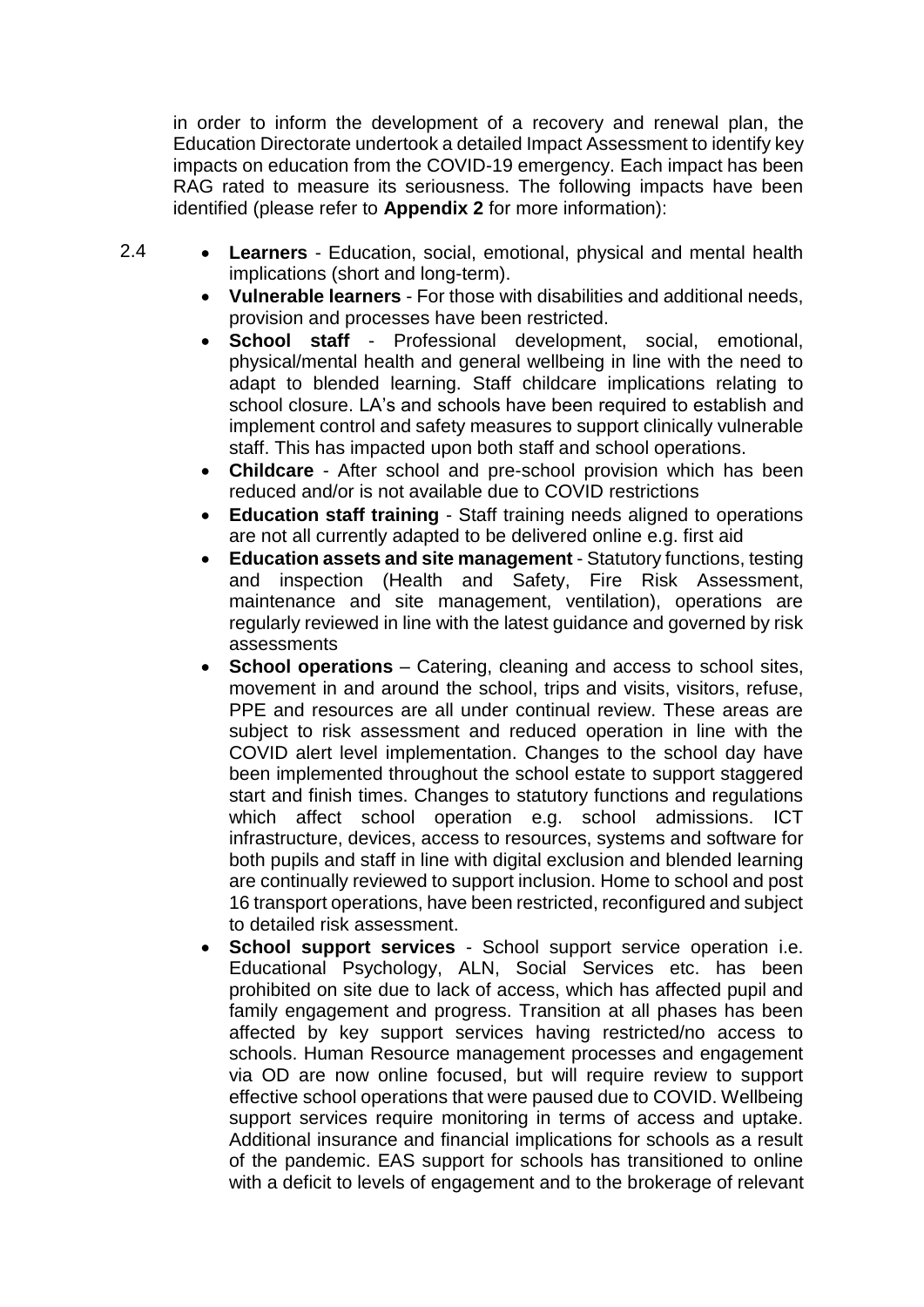support at all levels e.g. Learning Network Schools (LNS) arrangements.

- **School accountability services** EAS Challenge Advisors have not been able to hold schools to account and school's data monitoring has been suspended. Esytn has suspended inspection resulting in risks to school – particularly those in a category, who are in for longer than planned.
- **School leadership** School governance has been adapted online, therefore, the evidence base is largely restricted to Headteacher report and narrative. Support for current and new school leaders has been limited to online, and school to school working opportunities have mainly focused on wellbeing and operational issues.
- **Poverty** Family entitlement to benefits has increased across Blaenau Gwent and the region, including free school meals. Additional funding has been allocated to support these families, however, many schemes are not sustainable and so the ongoing impact will need to be assessed.
- **School community** Limited face to face contact and the shift to online engagement has challenged communication and relationships.
- **School development** School development plans have had to be largely adapted in order to react to COVID-19.
- **Safeguarding** School closure has meant that children and young people have had limited access to on-site school support e.g. adverse childhood experiences (ACEs). Service support intelligence and capability has been restricted. Vulnerable adults are more exposed to risk factors with limited access to support services.
- **Voluntary/Third Sector/ Charities work and engagement** Opportunities to engage partners have been restricted significantly due to operational implications associated with COVID-19.
- **Preventative health measures** School-based preventative strategies to support healthcare needs of pupils have either been stopped or largely disrupted by COVID-19 i.e. vaccinations, growth and development checks, dental health, period equity etc.
- **COVID-19 control measures** LA's and schools have implemented a series of control measures in order to manage community health i.e. vaccinations, Lateral flow tests, use of PPE, positive case management and risk assessment.
- 2.5 The impact assessment process provided the opportunity for reflection and review, learning from which has been taken forward to inform recovery and renewal priorities and planning.
- 2.6 The relationship between the Council and its schools is stronger than ever before. Our aim is to create a shared vision and associated plan to address key priorities for the future of Education within Blaenau Gwent.

#### 2.7 **Recovery** – **Priorities**

It needs to be acknowledged that the impact of the last 15 months on all aspects of our school communities, and in particular the disruption to teaching and learning, is far reaching. Recovery will need to be planned in the short,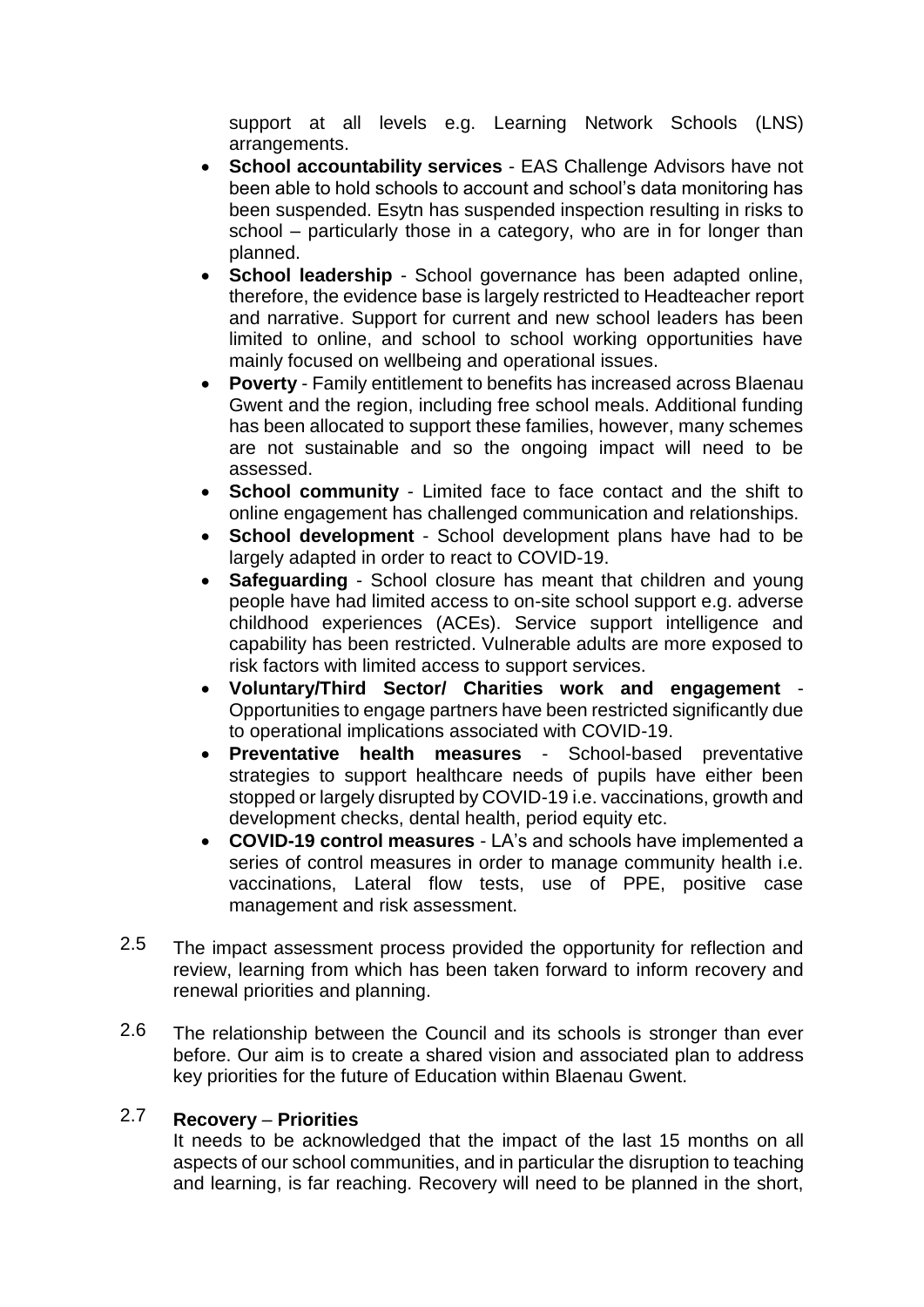medium and long term for learner development and progression. The Education Directorate's top priority in the EAS business plan is to;

2.8 *Minimise the impact of COVID-19 on learner development and progress, including improving the digital competency of all learners and staff in the wider Blaenau Gwent school community*.

#### 2.9 **Renewal – Priorities**

Through schools having to adapt to new ways of working, a number of positive outcomes have been evidenced. The Education Directorate will work with relevant stakeholders, including schools and the EAS, to use these outcomes to shape new ways of working across the Education Directorate and throughout the school estate. The core purpose of all schools in Blaenau Gwent will be to provide excellent learning and teaching for all our learners, but this will not mean a return to doing things as they were pre-pandemic, but to using the experience of the pandemic to shape education provision as we move forward.

## 2.10 **Next Steps**

The Education Directorate continues to work on the development of both the impact assessment and draft recovery and renewal action plan, both of which will be further developed and delivered in consultation with schools, support services and partners. Structures have been established through which consultation, engagement, participation and monitoring can take place. For example, a Stakeholder Recovery and Renewal Group has been established with representation from all school sectors and clusters. The draft Recovery and Renewal Plan is attached as **Appendix 3** and there will be regular update reporting via CLT and the Scrutiny/Executive governance processes, in line with corporate arrangements, particularly against the 4 recovery priorities across the Council and the work led by the Corporate Director of the Environment and Regeneration.

2.11 Education aim to finalise the impact assessment inclusive performance indicators, along the recovery and renewal action plan by the end of June 2021 – post consultation with all relevant stakeholders. In the interim, progress will continue to be made along with further development of the priorities identified within the working documents.

# 3. **Options for Recommendation**

- 3.1 This report has been discussed by Education DMT, CLT and Education and Learning Scrutiny Committee prior to submission to the Executive Committee.
	- **Option 1** The Executive Committee accepts the report, associated documentation and proposed course of action.
	- **Option 2** The Executive Committee provide comments in relation to improvements that can be made in relation to the associated documentation and proposed course of action.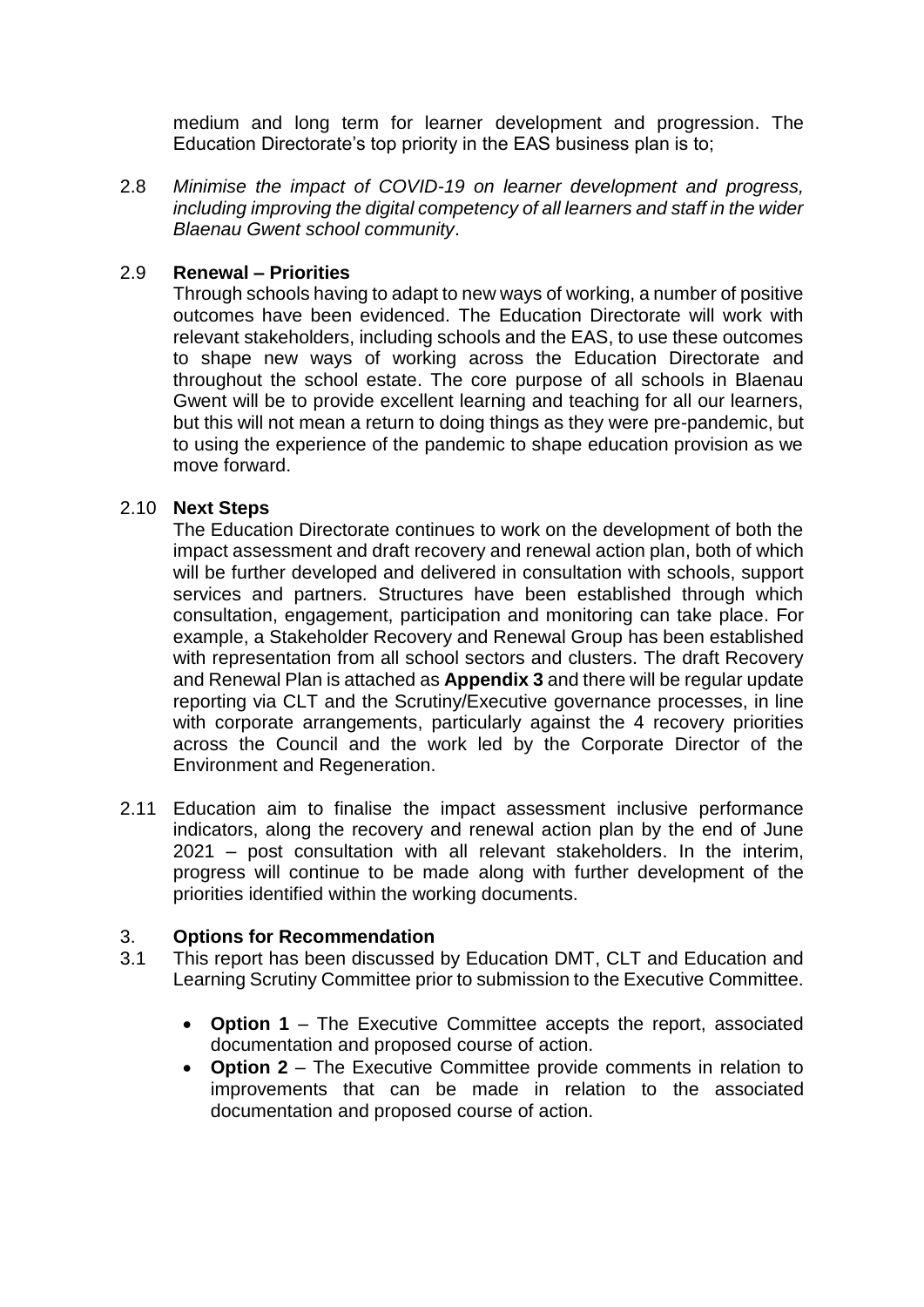- 4. **Evidence of how does this topic supports the achievement of the Corporate Plan / Statutory Responsibilities / Blaenau Gwent Well-being Plan**
- 4.1 Education is a strategic priority and key to facilitating effective delivery of the Corporate Plan.
- 4.2 One of the objectives in the Blaenau Gwent Well-being Plan is for every child to have the best start in life. The Council seeks to ensure that provision is appropriate and able to meet the needs of children and young people, so that their progress is in line with ambitious expectations. This is particularly pertinent in an emergency crisis situation.
- 4.3 There are both statutory and regulatory functions and responsibilities associated with Education. The recovery and renewal plan is an essential component in securing effective and compliant delivery.

# 5. **Implications Against Each Option**

## 5.1 **Impact on Budget**

There are no direct financial implications associated with this report, however, it should be noted that the impact of the COVID-19 emergency response on both Council and school revenue budgets is being closely monitored. It should be acknowledged that the COVID-19 pandemic has increased financial costs within the Education Portfolio across the board. The vast majority of these revenue costs have been funded through the WG's Hardship funding. It pleasing to report that the provisional Education portfolio out-turn will have a favourable position at year-end for financial year 2020-21 as well as an improving situation for school balances.

## 5.2 **Risk including Mitigating Actions**

There are two strategic risks associated with this report:

- 1. The impact of COVID-19 on learner progression and pupil regression. This is being mitigated through the Council, EAS and Schools working in collaboration to support learners across the board; and,
- 2. The risks associated with the provision of safe learning environments to minimise the potential transmission of COVID. There are comprehensive risk assessments in place to mitigate the risks, but the situation is constantly under review and appropriate remedial action is taken e.g. self-isolation protocols are implemented.

## 5.3 **Legal**

This report provides information relating to the emergency response requirements as well as the specific Education obligations set out in the School Standards and Organisation Act Wales (2013) to support strategic and operational activity to improve pupil outcomes and wellbeing.

### 6. **Supporting Evidence**

## 6.1 **Performance Information and Data**

Education are in the process of mapping existing and required datasets (both qualitative and quantitative), analysis of which will inform planning and